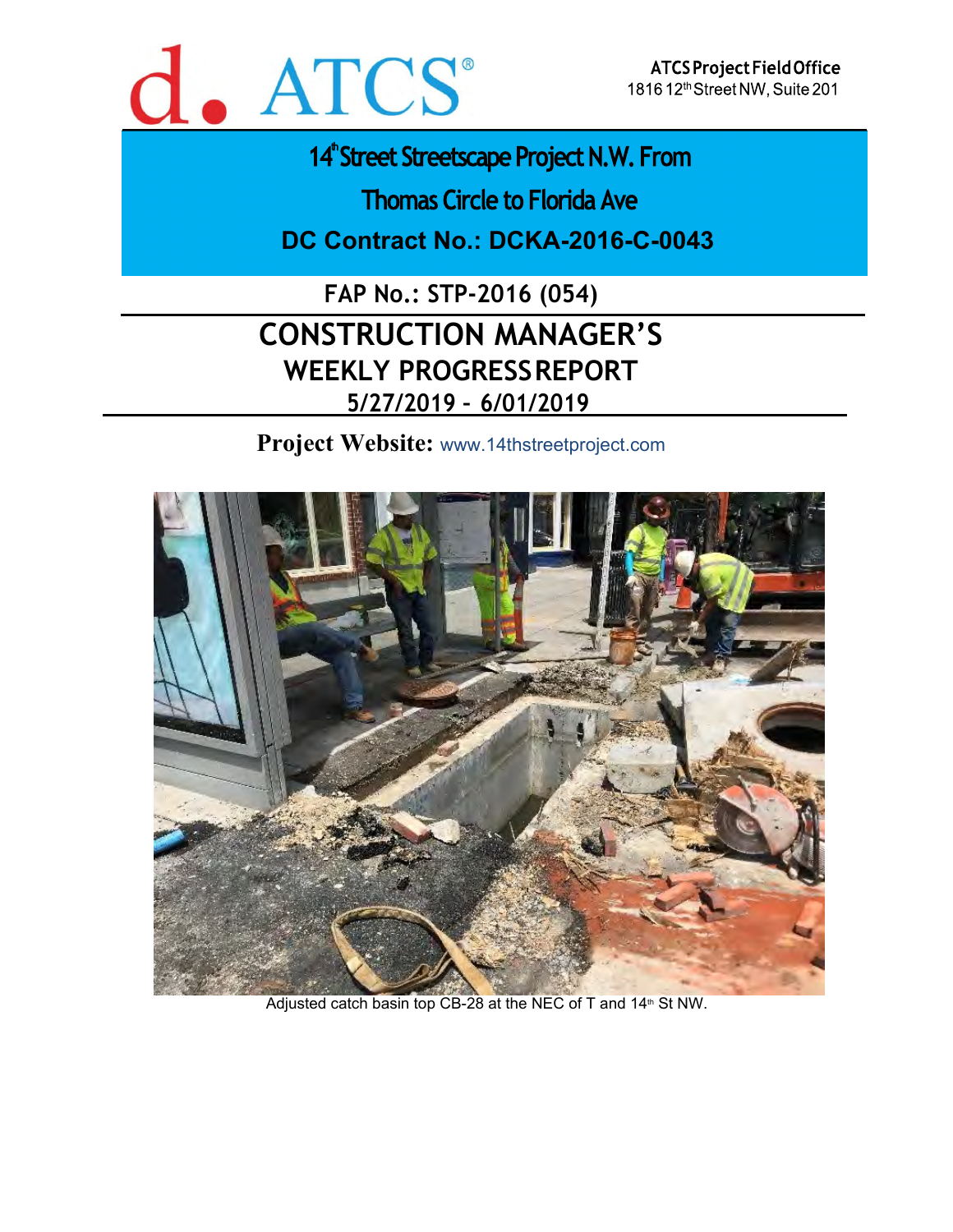

# **1. EXECUTIVE SUMMARY**

### **Project Description:**

The scope of the construction work includes the followings:

- The removal and disposal of existing roadway pavement, curb and gutter and sidewalks, milling of existing asphalt pavement to the extents shown on plans.
- The resurfacing of existing asphalt pavement using 2" Superpave AC surface on 14<sup>th</sup> Street between Thomas Circle and Florida Ave as shown in the plans.
- The replacement of all curbs and gutters with Granite Curbs, 12" Brick Gutter, Concrete Sidewalk, Wheelchair/Bicycle Ramps, and Cobble Stone LID Paver, Bioretention Planters as shown on the plans or as directed.
- The removal and transportation to storage yard of Existing Traffic Signals and Light Poles as shown on plans. Traffic signal relocation and equipment upgrading of Traffic Signals at all intersections of 14<sup>th</sup> Street within the project limit as shown on plans.
- Streetscaping throughout the 14<sup>th</sup> Street corridor as shown in the plans.
- The installation of traffic signing and permanent pavement markings.
- $\bullet$  Upgrading of street lighting throughout the 14<sup>th</sup> Street corridor as shown in the plans.
- Construction and upgrading of single catch basin, double catch basin, and triple catch basin.
- Construction / Upgrading of new Watermains, Fire Hydrants
- Full Reconstruction of R Street.
- Installation of new Bus Islands and bus pads as shown on the plans and as directed.
- The installation and use of erosion and sediment control measures as required.
- Mobilization and demobilization, performance of field layout, provision and maintenance of engineer's field facilities, progress photographs, and the proper maintenance of vehicular and pedestrian traffic during construction, including provision of all required construction warning and detour signs and traffic control devices.

### **Work by Others**

The PEPCO manhole replacement or vault adjustments activities will be done by others approved by PEPCO. The ATCS CM team will coordinate all these activities with the Contractor and PEPCO.

# **2. STATUS OF CONSTRUCTION / PROGRESS SUMMARY**

### **Progress Summary:**

- 1. Omni onsite excavating and installing electrical conduits and manholes
- 2. Omni excavating and install new water main, Water service and Fire Hydrants for DC Water.
- 3. Den installing PCC Sidewalk, Granite Curb, Brick Gutter, ADA Ramps
- 4. FMCC excavated and replaced PCC Pavement
- 5. FMCC Electrical Installing Traffic Signal Poles, Transformer Bases, Traffic Control Cabinets, and Pendent Poles
- 6. FMCC onsite providing MOT for Subcontractors

### **CM Community Outreach Activities**

- 1. Connected with retailers and property owners in project corridor to provide updates and address any questions or concerns. On-site meetings with property owners.
- 2. Project Website is up and running. Responded to email questions that came through Project Website.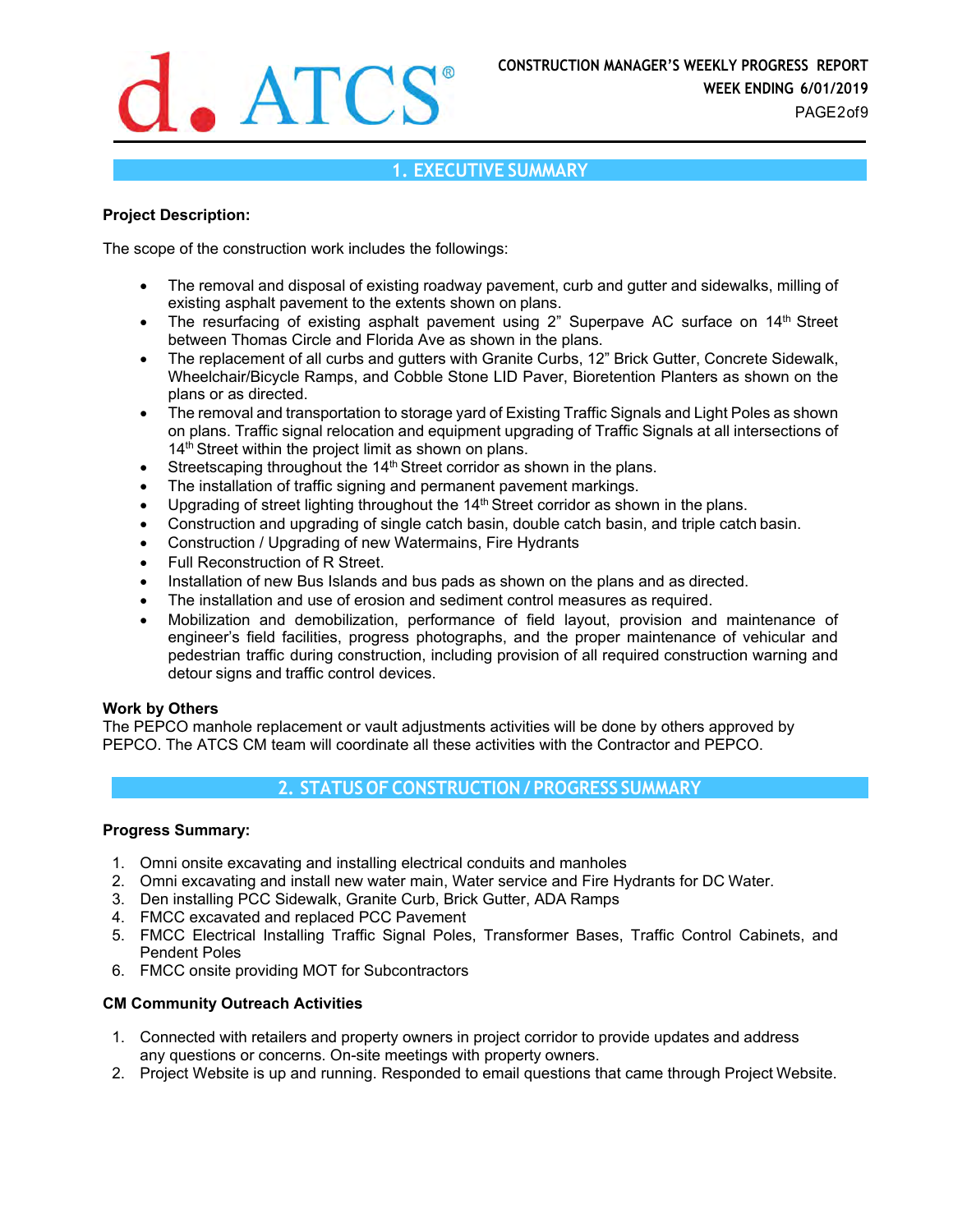

# **3. ISSUES / ACTION ITEMS**

- Ongoing Issues / Items: Pepco working on conflicts (approx. 12 locations) and to give CM a report on time frame for design and corrections.
- Bus Shelter Removal DDOT executed article 3
- Action Items:
- New Issues / Items: None

# **4. MEETINGS / PROJECT COORDINATION**

Progress Meeting are schedule at the Field Office every Tuesday at 10:30am

**5. DAILY WORK PERFORMED**

**Monday 5/27/2019**  No work due to Holiday.

**Tuesday 5/28/2019** 

No work due to rainy weather throughout the day.

### **Wednesday 5/29/2019**

**FMCC** closed parking lane eastbound at NWC of 14<sup>th</sup> & T St for electrical work at NWC of 14<sup>th</sup> & Florida. Arrow board and traffic devices were used to taper traffic accordingly. Pedestrian barriers (30 LF) and water filled jersey barriers (36 LF) were moved to  $14<sup>th</sup>$  & T St, Florida Avenue and S St for foundation protection. Moved 30 linear feet of Plastic Water Filled Jersey Barrier, NEC of 14th & T St, and 60 linear feet of Move Water Filled Pedestrian Barricade, NEC of 14th & T St.

**Omni Excavators** excavated and hauled, poured and compacted concrete for the utility conduit encasement from M70-TS34, and M70-L87; Installed streetlight/ Traffic signal pole foundation (L87-PP/TS, TS34); removed traffic signal/street light pole foundation (NEC  $\circ$ 14<sup>th</sup> and T St NW TS on T St.).

Removed abandoned traffic signal/street light pole foundation (NEC o14<sup>th</sup> and T St NW TS on T St.), and F & I PCC Foundation for traffic sig / Pendant post St light pole (L87-PP/TS, TS34), and furnished Schedule 40 Ridged PVC Conduit between locations(M70-TS34) ,and (M70-L87)

### **Thursday 5/30/2019**

**FMCC** closed travel lane northbound at SEC of 14<sup>th</sup> & S St for preparation of fire hydrant and gate valve work to be done tomorrow on 5/31/19 along with water main connections. Arrow boards, traffic drums, traffic cones and taper were used during work. Bus stop was maintained with MOT devices.

**Omni Excavators** Omni contractor backfilled and compacted RC-6 and cold mix asphalt for encased conduit utility trench form M70-TS34, M70-L87 and pole foundations TS34, L87-PP/TS. And the contractor also adjusts the catch basin top of CB27 and adjusted the catch basin top of CB-28 and CB-30.

2<sup>nd</sup> crew worked at SEC of 14<sup>th</sup> & S St preparing water main trench for installation with bracing of trench walls at 12" water main tie-in, 6" gate valve connection, 6" main tie-in and setting of water hydrant. **DC Water** is scheduled to shut-down water at 1700 block of water main between Riggs St and S St.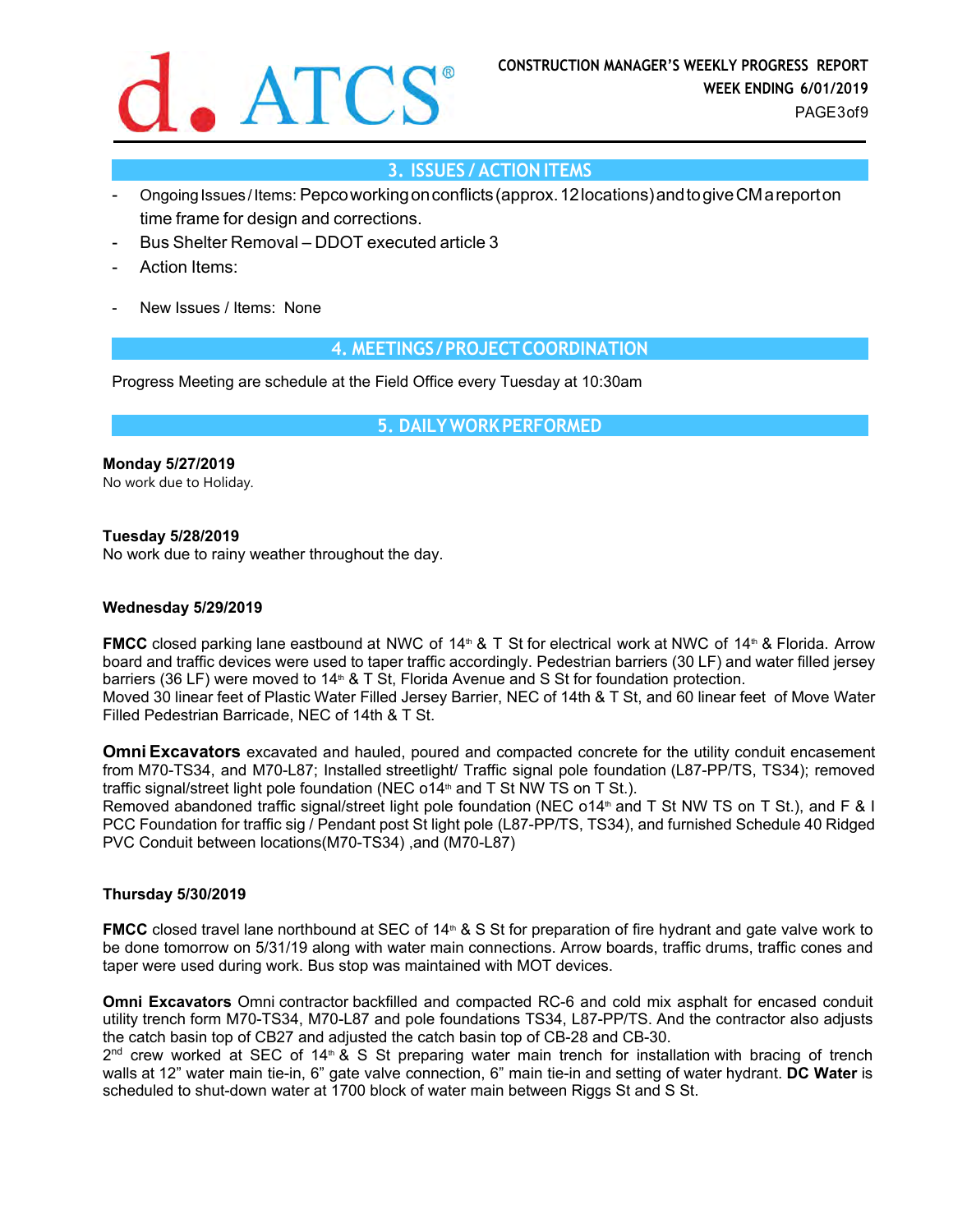

### **Friday 5/31/2019**

**FMCC** worked southbound 14<sup>th</sup> St parking and right travel lane were closed from Riggs St to S St for hydrant and water main connection.

**Omni Excavators** worked at SE corner of 14<sup>th</sup> & S St connecting to existing 12" water main via new 6" gate valve and new hydrant #H11322. Water main shutdown was between 10:30 AM to 2:00 PM by **DC Water**. Omni cut existing 12"main and connected new ductile iron fittings including (2) 12" sleeves, 12"x 6" mechanical tee, 6" mechanical elbow (90º) and new 6" and 12" ductile iron pipe.

Also, adjusted the catch basin top of CB-22, CB-24, CB-26, CB-28, CB-30, and CB-39 and pour concrete for the throat of the catch basin, short wall along the gutter.

### **Saturday 6/01/2019**

No work.

# **6. INSPECTION & MATERIAL TESTS PERFORMED**

- QA/QC was onsite preforming compaction testing of backfill and aggregate base material

# **7. RFI's / SUBMITTALS**

- Requests for Information:
	- o We have received 24 RFIs; 21 RFIs have been answered.
- Submittals:
	- o We have received 77 Submittals; 74 Submittals have been Approved

### **8. CHANGE ORDERS/TASK ORDERS**

- $\circ$  CM Task Order Modification submitted to DDOT for time extension was approved
- o Article 3 Letter for Bus Shelter Removal
- o Missing ITS Fiber Items
- o Missing Extra Fittings for Water Main work

# **9. DBE or CBE PARTICIPATION SUMMARIES**

- ATCS CBE / DBE Activity:
	- o Hayat Brown LLC.: Provided Office Engineering and Inspection support for this project.
- Fort Myer Construction Corp. DBE Activity:
	- o Omni Excavators Inc.
	- o Den United LLC.

 **10. ACCIDENTS / INCIDENT** 

None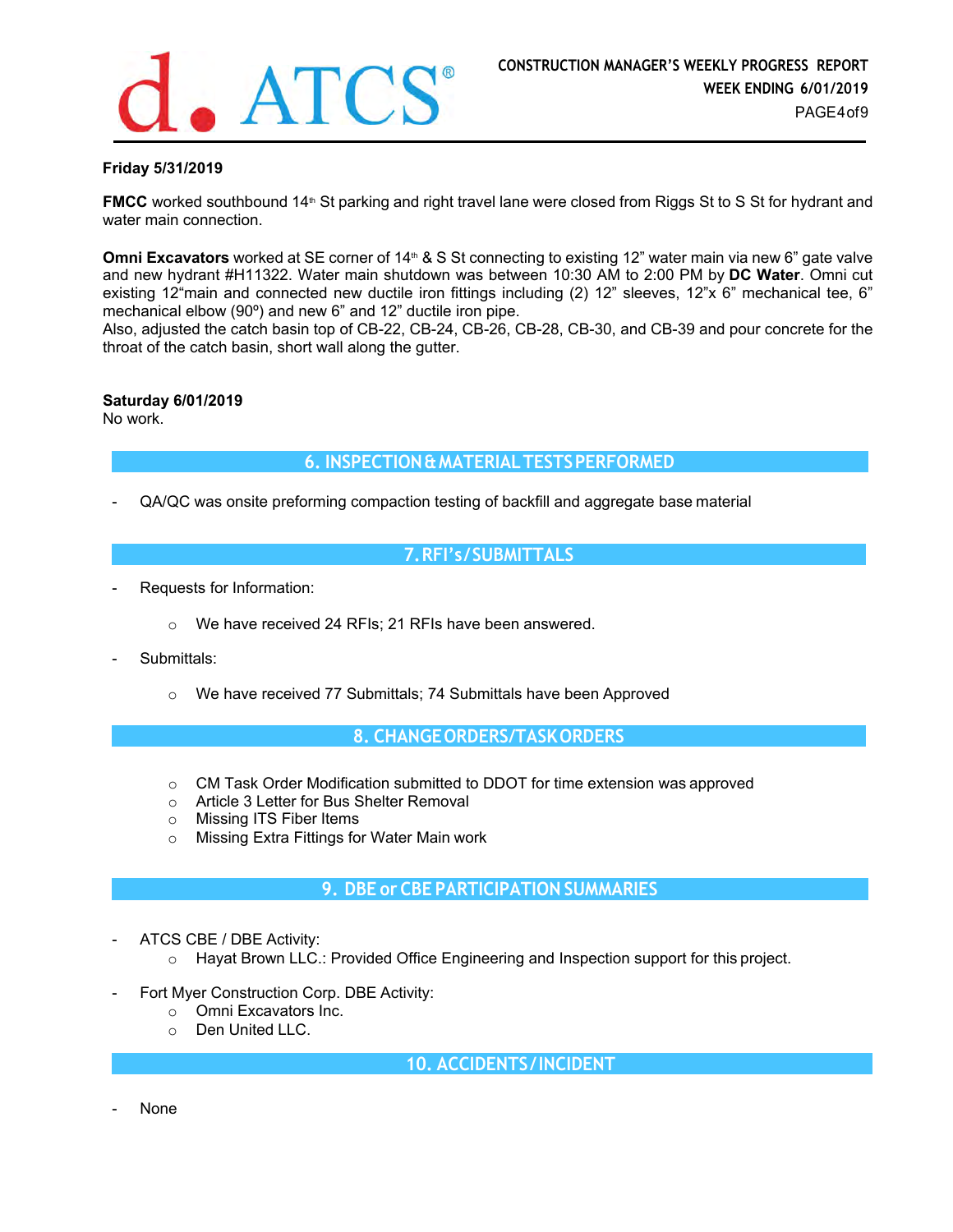

**11. PHOTOS OF WORK PERFORMED THIS PERIOD** 



Adjusted catch basin top CB-30 at the NEC of Wallach and 14<sup>th</sup> St NW.



Placed and compacted cold mix asphalt utility trenches at the NEC of 14<sup>th</sup> and T St NW.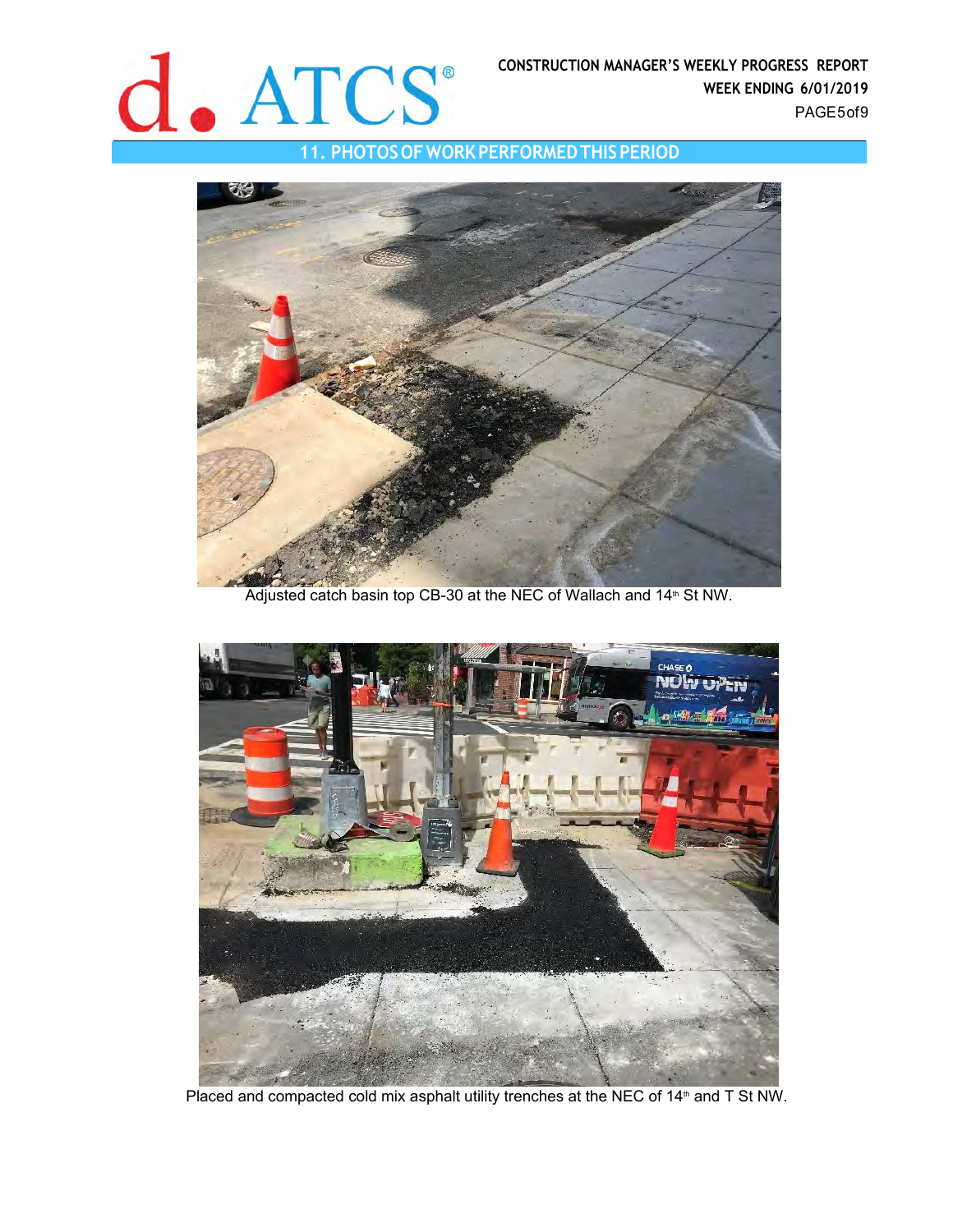

**CONSTRUCTION MANAGER'S WEEKLY PROGRESS REPORT WEEK ENDING 6/01/2019** PAGE6 of 9



Signal pole to be installed at NWC of  $14^n$  & T St.



Existing water main to be connected to via gate valve.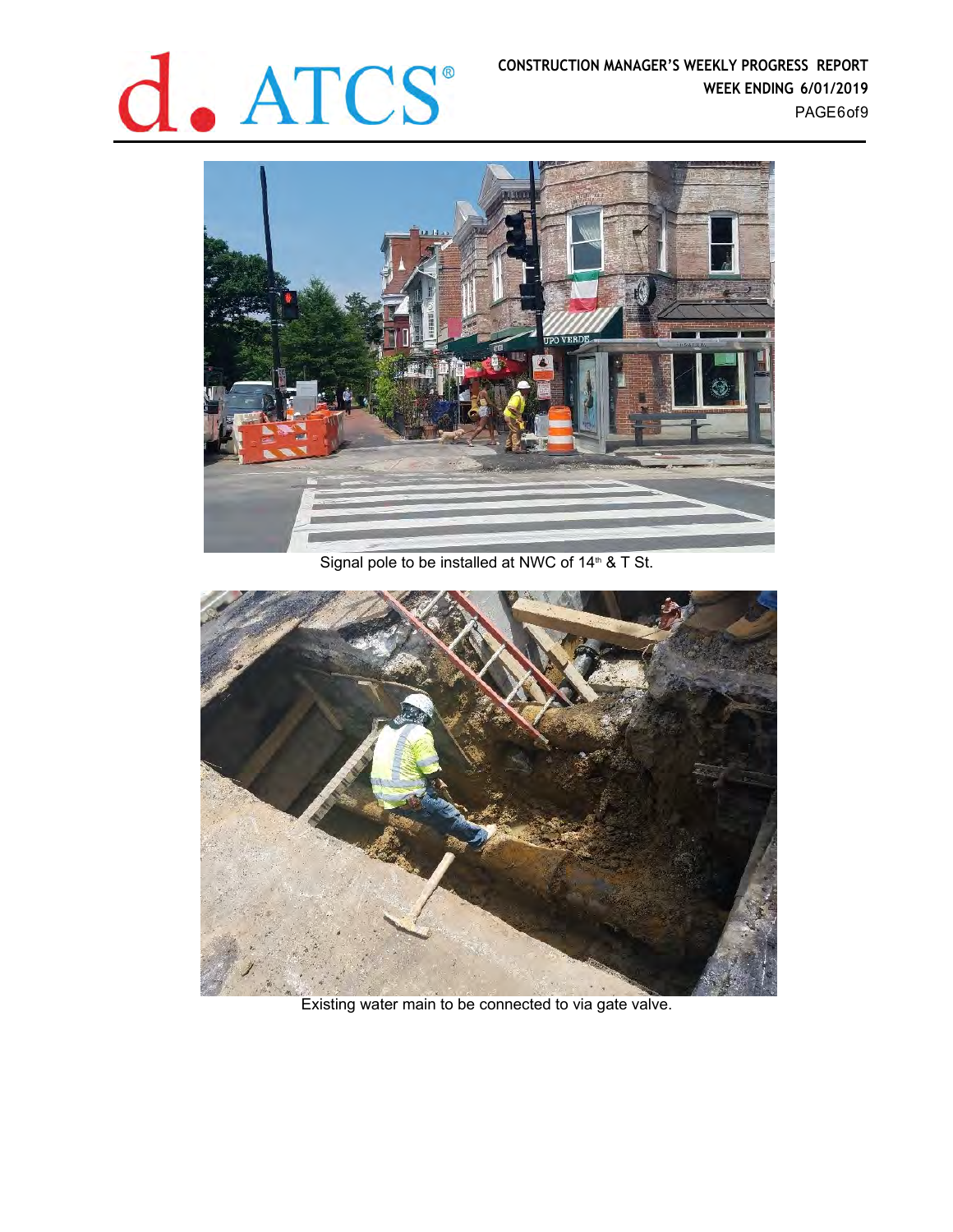

**CONSTRUCTION MANAGER'S WEEKLY PROGRESS REPORT WEEK ENDING 6/01/2019** PAGE7 of 9



12"x6" Tee connection completed.



Fire hydrant #H11322 and valve casing installation underway prior to steel plate coverage.